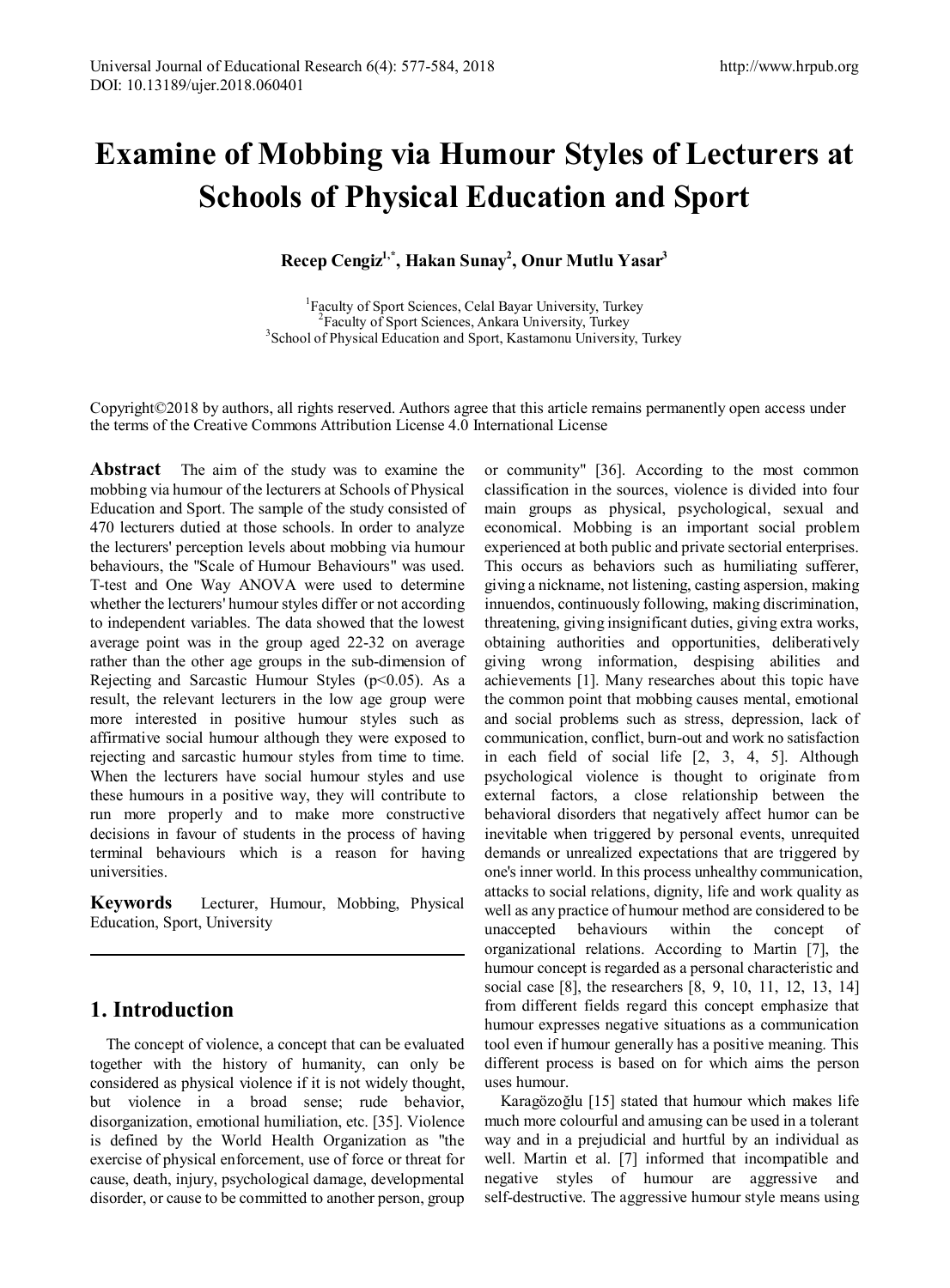humour about other people inappropriately for the society to fulfill their own needs regarding superiority and pleasure. This humour style contains ridiculing, taking the mickey, criticizing or humiliating other people. People, who perform the aggressive humour method, use it in ridicule, verbal abuse, wipe, humiliation, sex or race-contented style [16]. These behaviors create an environment presenting deficiency and inability feelings for victims. A victim thinks himself as an undesired person. Lecturers' behaviours directly or indirectly affect education when their behaviors change into ridicule, attrition, belittlement or disparagement at Schools of Physical Education and Sport. In terms of in-school communication and interaction, it is important how lecturers say to each other and what they do rather than what to say. In this regard, humour is an instrument [17]. Also, positive humour usage will contribute to healthy communication, work satisfaction and organization culture during interactions between managers-lecturers, managers-employees and lecturers-students.

This study is of great importance since it creates awareness about the topic in the lecturers at each level and shows negative effects of the lecturers' mobbing actions via humour on teaching and training quality as well as their academic careers. In this context, it is necessary to determine the humorous behaviors that can contribute to the elimination or control of psychological violence, even if the expected result is not fully achieved. Moreover, when the acute and long-term effects of psychological violence are taken into consideration, the research that has been done in this sense is the foreground. Hereby, this research aimed to investigate whether the lecturers working at schools of physical education and sport were exposed to mobbing via humour.

## **2. Method**

## **Research Model**

The research was of a descriptive study with a screening model which aimed to analyze the perceptions of Lecturers at School of Physical Education and Sport about mobbing via humour behaviors.

### **Research Group**

The sample of the research was applied to 500 lecturers at School of Physical Education and Sport. Turkish universities in Adıyaman, Ağrı İbrahim Ceçen, Ahi Evran, Aksaray, Ankara, Ankara Gazi, Atatürk, Balıkesir, Batman, Celal Bayar, Dicle, Dumlupınar, Erciyes, Fırat, Erzincan, Gaziantep, Harran, İstanbul, İnönü, Kahramanmaraş Sütçü İmam, Kastamonu, Karamanoğlu Mehmet Bey, Kırıkkale, Mustafa Kemal, Kocatepe, Manisa, Marmara, Sarıkamış, Selçuk, Trabzon and Uludağ Universities in the academic

year 2013-2014, 479 questionnaires were included in the study while excluding the missing and inaccurate questionnaires. Studies conducted by Krejcie and Morgan (1970) show that the maximum limit for a tolerable error of 0.05 for the sample size corresponding to the volume of the universe was determined to be 500 participants, based on the rate of detection of the findings [37]. For this reason, this number has been tried to be reached in the study. Moreover, according to Yazicioglu and Erdoğan (2004), the number of samples required for the highest number of universe groups is 384. Accordingly, the number of participants in the study group was considered sufficient. In the study, data collection method was used easily [38]. In this method, the researcher presents the participant's data collection tool that he thinks is included in the study group and attains it and wants to participate on a voluntary basis.

#### **Data Collection Tools**

In the research, the "Scale of Humour Behaviours" developed by Cemaloglu et al. (2013) was firstly done to determine how mobbing via humour behaviors was effective as well as the lecturers' personal information. There are 30 items in the scale.

**Table 1.** The sub-dimensions of mobbing via humour

| Sub-Dimension                     | Numbers of<br>Ouestion | <b>Ouestion Number</b>     |
|-----------------------------------|------------------------|----------------------------|
| Sarcastic Humour<br>Style         | 8                      | 23.24.25.26.27.28.29.30    |
| Productive-Social<br>Humour Style | 9                      | 14.15.16.17.18.19.20.21.22 |
| Affirmative<br>Humour Style       |                        | 9.10.11.12.13              |
| Rejecting Humour<br>Style         | 5                      | 4.5.6.7.8                  |
| Non-Humour Style                  |                        | 123                        |

Each item was ranked using a 5-interval scale changing between "Never Agree" and "Completely Agree". In order to determine the reliability of the scale, the Cronbach Alpha reliability coefficient was given. Towards the statistics, the Cronbach Alpha values were found to be .94 for the Sarcastic Humour Style, .92 for the Productive-Social Humour Style, .864 for the Affirmative Humour Style, .85 for the Rejecting Humour Style and .89 for the Non-Used Humour Style. The estimated reliability coefficient was .81 for the scale.

#### **Data Analysis**

In descriptive analysis of data, frequency, percentage, arithmetical average and standard deviation analyses were performed. T-test was used to find out whether the lecturers' humour styles changed in accordance with age, gender and marital status. Variance analysis (ANOVA) was also used to find out whether their situations changed in title variables. SPSS 20.0 package programs were used in all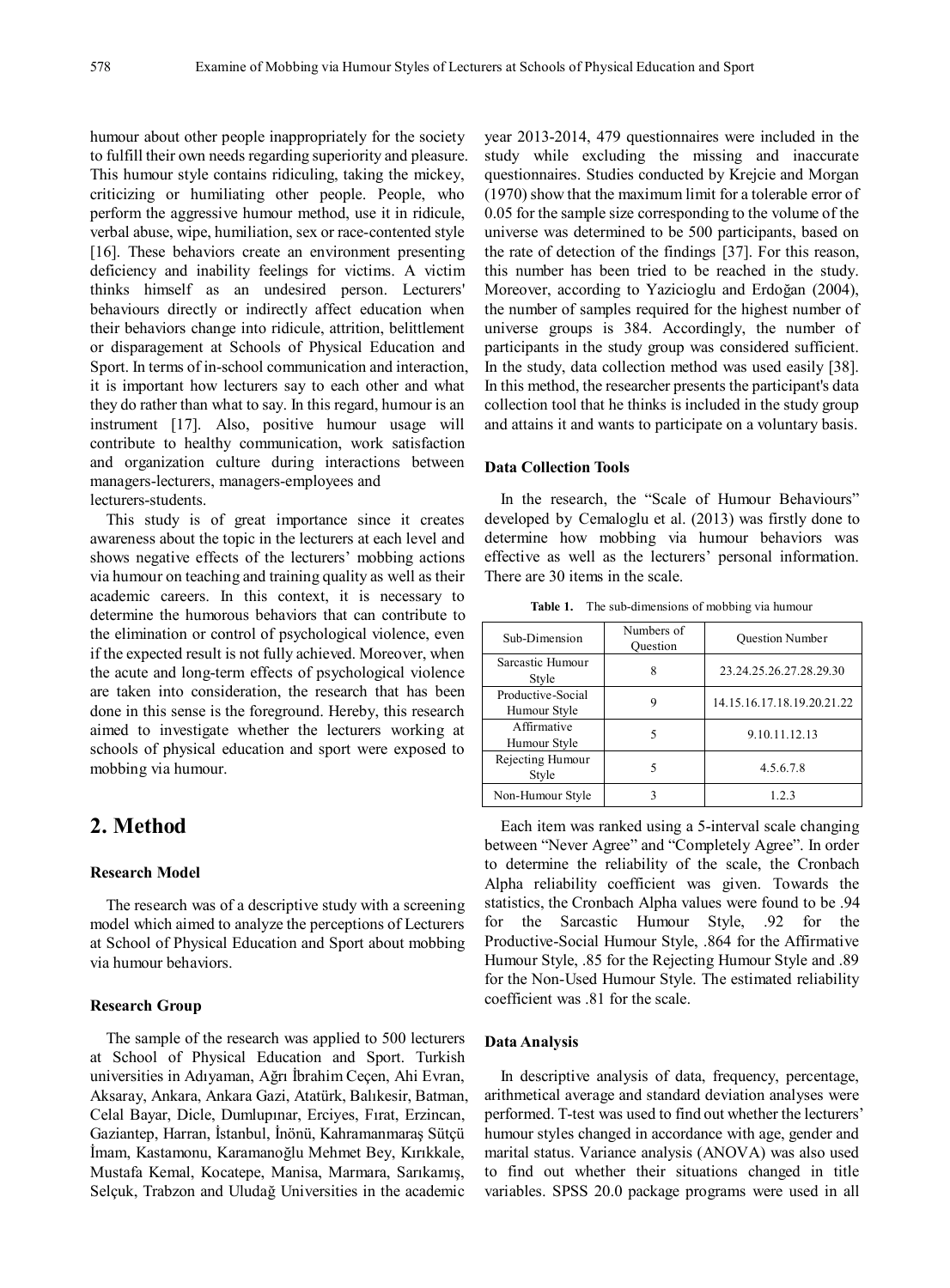statistical estimations.

## **3. Results**

In this chapter, the findings regarding the demographical information of the students included in the sample group were analyzed; the effects of mobbing on social support perceptions were researched.

| Characteristics | Groups                     | N   | $\frac{0}{0}$ |
|-----------------|----------------------------|-----|---------------|
|                 | $22 - 32$                  | 71  | 14,8          |
|                 | $33 - 43$                  | 174 | 36,3          |
| Age             | $+44$                      | 243 | 48,9          |
|                 | Total                      | 479 | 100           |
|                 | Female                     | 90  | 18,8          |
| Gender          | Male                       | 389 | 81,2          |
|                 | Total                      | 479 | 100           |
|                 | Married                    | 399 | 83,3          |
| Marital Status  | Single                     | 80  | 16,7          |
|                 | Total                      | 479 | 100           |
|                 | Instructor                 | 82  | 17,1          |
|                 | Lecturer                   | 168 | 35,1          |
|                 | Research Assistant         | 99  | 20,7          |
| Title           | <b>Assistant Professor</b> | 92  | 19,2          |
|                 | Associate<br>Professor     | 24  | 5,0           |
|                 | Professor                  | 14  | 2,9           |
|                 | Total                      | 479 | 100           |

**Table 2.** Lecturers' demographical information

One hundred and fourth three of the lecturers participated in the research was aged 44 and over, 71 of them was between 22-32 years. The research group consisted of 389 males and 90 females. When looking at the marital status of the lecturers, 399 of them was married, 80 of them were single. When the titles of the research group were examined, 168 of them were lecturers and 14 of them were professors.

Looking at Table 3, the lecturers' frequency, average and standard deviation values were given in accordance with the age groups. In the Non-Humour Style from the sub-dimensions of Mobbing Scale, the group with the lowest average value was the group aged between 22-32 rather than the other age groups  $(X=2.49\pm1.10)$ . As another sub-dimension, in the Rejecting Humour Style, the group with the lowest average value was also the group aged between 22-32 rather than the other age groups  $(X=2.10\pm0.94)$ . In the sub-dimension of Affirmative Humour Style, the group with the lowest average value was also the group aged 33-43  $(X=3.05\pm0.82)$  than the other age groups. In the Productive-Social Humour Style, the group with the lowest average value was also the group aged 33-43  $(X=2.67\pm0.81)$  than the other age groups. Finally, the group with the lowest average value was also the group aged 22-32  $(X=2.07\pm0.80)$  than the other age groups when the sub-dimension of Sarcastic Humour Style was examined.

**Table 3.** Lecturers' frequency, mean and standard deviation (SD) values in accordance with age variable

| Sub-dimensions            | Age       | N   | Mean | <b>SD</b> |
|---------------------------|-----------|-----|------|-----------|
| Non-Humour Style          | $22 - 32$ | 71  | 2.49 | 1.10      |
|                           | 33-43     | 174 | 2.67 | 1.09      |
|                           | $+43$     | 234 | 2.69 | 0.92      |
|                           | Total     | 479 | 2.65 | 1.01      |
|                           | 22-32     | 71  | 2.10 | 0.94      |
| Rejecting Humour          | 33-43     | 174 | 2.56 | 0.88      |
| Style                     | $+43$     | 234 | 2.51 | 0.86      |
|                           | Total     | 479 | 2.47 | 0.89      |
|                           | 22-32     | 71  | 3.11 | 0.82      |
| Affirmative Humour        | $33 - 43$ | 174 | 3.05 | 0.82      |
| Style                     | $+43$     | 234 | 3.10 | 0.76      |
|                           | Total     | 479 | 3.08 | 0.79      |
|                           | $22 - 32$ | 71  | 2.74 | 0.82      |
| Productive-Social         | 33-43     | 174 | 2.67 | 0.81      |
| Humour Style              | $+43$     | 234 | 2.78 | 0.80      |
|                           | Total     | 479 | 2.73 | 0.81      |
| Sarcastic Humour<br>Style | $22 - 32$ | 71  | 2.07 | 0.80      |
|                           | $33 - 43$ | 174 | 2.28 | 0.71      |
|                           | $+43$     | 234 | 2.25 | 0.78      |
|                           | Total     | 479 | 2.23 | 0.76      |

According to Table 4, there was a statistically significant difference in the sub-dimension of Rejecting Humour Style in accordance with the lecturers' exposure situations to mobbing via humour  $[F<sub>(2-478)</sub>=7.327; p<0.05]$ . Also, there was a statistically significant difference in the sub-dimension of Sarcastic Humour Style of the sample group  $[F<sub>(2-478)</sub>=6.089; p<0.05]$ . Towards the results of Anova Test and Tukey test done to determine which group resulted in differences, the group with the lowest average value was the group aged 22-32 in the sub-dimensions of Rejecting  $(X=2.10\pm0.94)$  and Sarcastic  $(X=2.10\pm0.94)$  Humour Styles rather than the age groups  $(p<0.05)$ .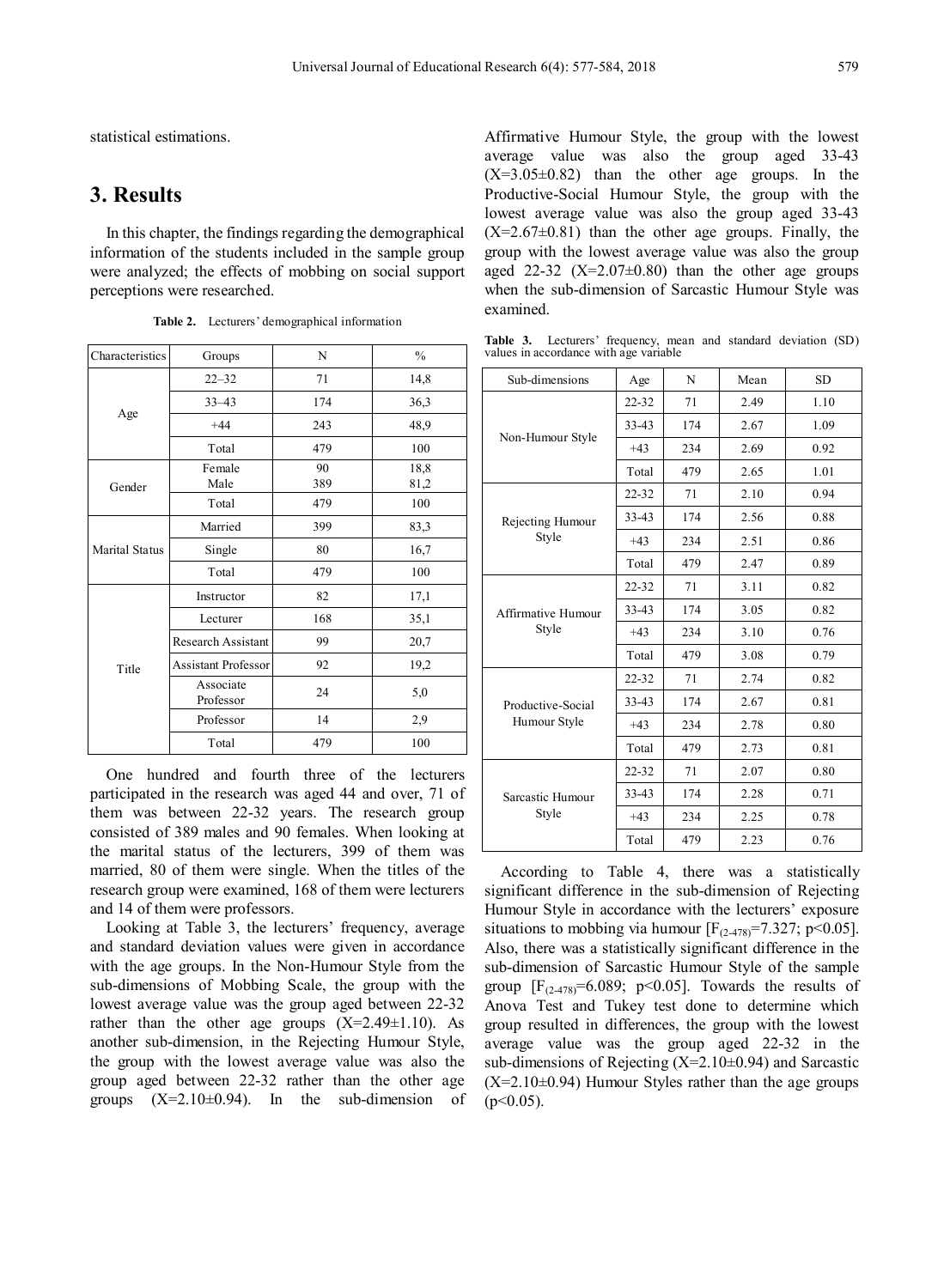| Sub-dimensions                 |                       | Sum of Squares | SD. | Mean Square | ${\bf F}$ | p        |
|--------------------------------|-----------------------|----------------|-----|-------------|-----------|----------|
| Non-Humour Style               | Between Groups        | 2.329          | 2   | 1.164       |           |          |
|                                | Within Groups         | 493.638        | 476 | 1.037       | 1.123     | 0.326    |
|                                | Total                 | 495.967        | 478 |             |           |          |
|                                | <b>Between Groups</b> | 11.482         | 2   | 5.741       |           |          |
| Rejecting Humour Style         | Within Groups         | 372.973        | 476 | 0.784       | 7.327     | $0.001*$ |
|                                | Total                 | 384.455        | 478 |             |           |          |
|                                | <b>Between Groups</b> | 0.343          | 2   | 0.171       |           |          |
| Affirmative Humour Style       | Within Groups         | 302.679        | 476 | 0.636       | 0.269     | 0.764    |
|                                | Total                 | 303.022        | 478 |             |           |          |
|                                | <b>Between Groups</b> | 1.283          | 2   | 0.641       |           |          |
| Productive-Social Humour Style | Within Groups         | 314.159        | 476 | 0.660       | 0.972     | 0.379    |
|                                | Total                 | 315.442        | 478 |             |           |          |
| Sarcastic Humour Style         | Between Groups        | 2.326          | 2   | 1.163       |           |          |
|                                | Within Groups         | 278.724        | 476 | 0.586       | 6,089     | $0.048*$ |
|                                | Total                 | 281.049        | 478 |             |           |          |

**Table 4.** ANOVA Test results of lecturers ın accordance with age variable

 $*p<0.05$ 

Looking at Table 5, there were no significant differences in the sub-dimensions of the scale in accordance with the gender variable (p>0.05).

| Sub-dimensions                 | Gender | N   | Mean | SD.  | t        | p    |
|--------------------------------|--------|-----|------|------|----------|------|
|                                | Female | 90  | 2.69 | 1.02 | .392     | .695 |
| Non-Humour Style               | Male   | 389 | 2.64 | 1.01 |          |      |
| Rejecting Humour Style         | Female | 90  | 2.50 | .92  | .371     | .711 |
|                                | Male   | 389 | 2.46 | .89  |          |      |
| Affirmative Humour Style       | Female | 90  | 3.02 | .73  | $-.849$  | .396 |
|                                | Male   | 389 | 3.10 | .80  |          |      |
|                                | Female | 90  | 2.61 | .87  |          |      |
| Productive-Social Humour Style | Male   | 389 | 2.76 | .79  | $-1.580$ | .115 |
| Sarcastic Humour Style         | Female | 90  | 2.18 | .69  |          |      |
|                                | Male   | 389 | 2.25 | .78  | $-0.742$ | .459 |

**Table 5.** T- Test results of lecturers in accordance with gender variable

A statistically significant difference was observed in the social sub-dimension of the scale regarding that the ones were married or not as seen at Table 6  $[t_{(477)} = -2.902; p<0.05]$ . The single ones had higher average points than the married ones.

**Table 6.** T- Test results of lecturers ın accordance with marital status variable

| Sub-dimensions                 | Marital Status                                                                                                                                                                                                                                                                                                                | N   | Mean | <b>SD</b> |  | p     |
|--------------------------------|-------------------------------------------------------------------------------------------------------------------------------------------------------------------------------------------------------------------------------------------------------------------------------------------------------------------------------|-----|------|-----------|--|-------|
|                                | Married                                                                                                                                                                                                                                                                                                                       | 399 | 2.64 | 1.01      |  | 0.471 |
| Non-Humour Style               | $-0.721$<br>2.73<br>80<br>1.05<br>Single<br>399<br>0.88<br>2.47<br>Married<br>0.334<br>80<br>2.44<br>0.93<br>Single<br>399<br>3.07<br>0.78<br>Married<br>$-0.690$<br>0.83<br>80<br>3.14<br>Single<br>Married<br>399<br>0.77<br>2.69<br>$-2.902$<br>80<br>2.97<br>0.94<br>Single<br>399<br>Married<br>2.23<br>0.73<br>$-0.463$ |     |      |           |  |       |
|                                |                                                                                                                                                                                                                                                                                                                               |     |      |           |  | 0.739 |
| Rejecting Humour Style         |                                                                                                                                                                                                                                                                                                                               |     |      |           |  |       |
|                                |                                                                                                                                                                                                                                                                                                                               |     |      |           |  | 0.491 |
| Affirmative Humour Style       |                                                                                                                                                                                                                                                                                                                               |     |      |           |  |       |
|                                |                                                                                                                                                                                                                                                                                                                               |     |      |           |  |       |
| Productive-Social Humour Style |                                                                                                                                                                                                                                                                                                                               |     |      |           |  | 0.004 |
|                                |                                                                                                                                                                                                                                                                                                                               |     |      |           |  |       |
| Sarcastic Humour Style         | Single                                                                                                                                                                                                                                                                                                                        | 80  | 2.27 | 0.93      |  | 0.644 |

No statistically significant difference was found in the sub-dimension of Social Humour Style in accordance with the title variable about the exposure situations of the sample group to mobbing via Humour when looking at Table 7  $[F_{(5-478)}=3.590; p>0.05]$ .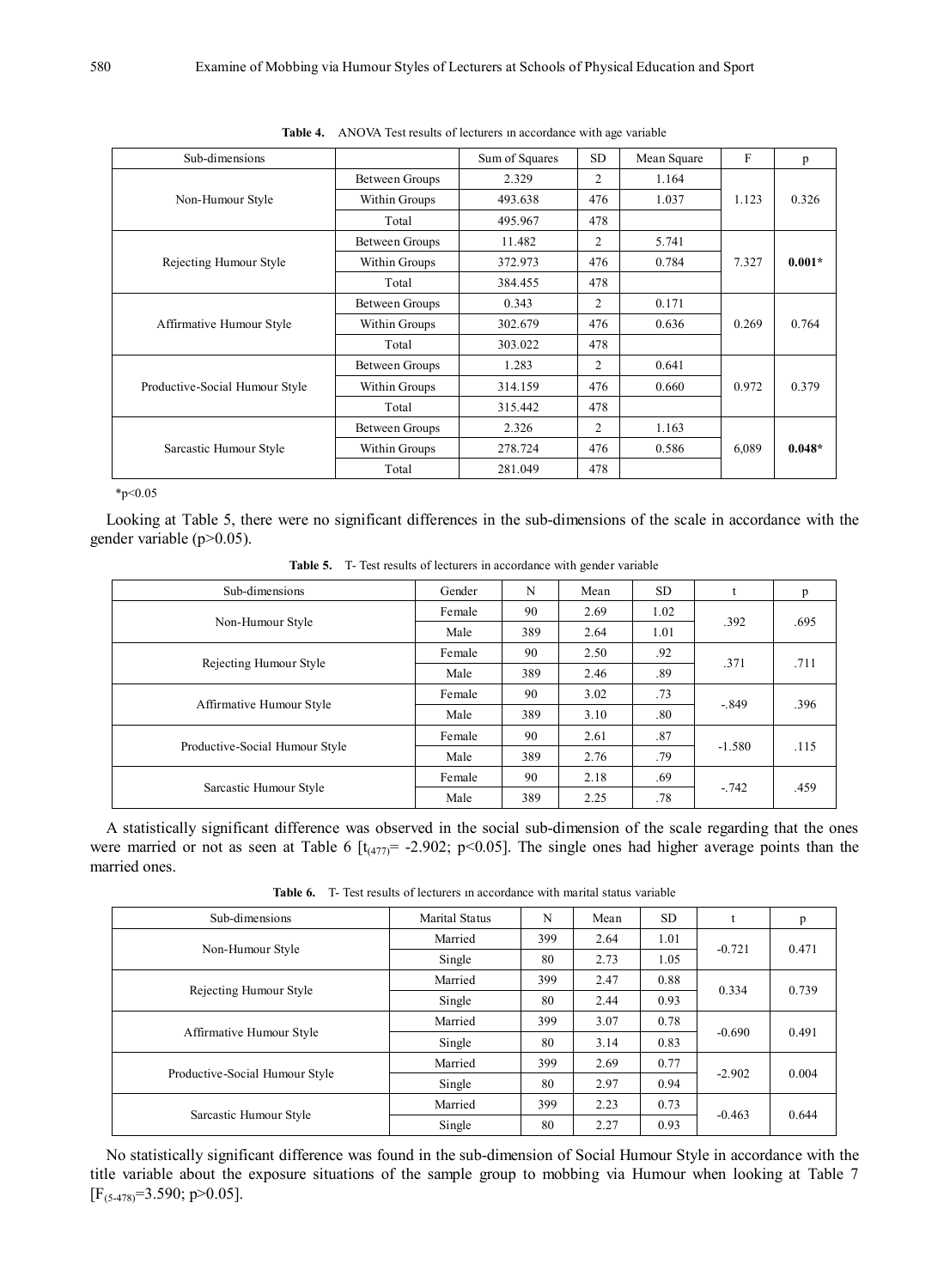| Sub-dimensions                 |                       | Sum of Squares | SD <sub></sub> | Mean Square | F     | p    |
|--------------------------------|-----------------------|----------------|----------------|-------------|-------|------|
| Non-Humour Style               | <b>Between Groups</b> | 10.652         | 5              | 2.130       |       |      |
|                                | Within Groups         | 485.315        | 473            | 1.026       | 2.076 | .067 |
|                                | Total                 | 495.967        | 478            |             |       |      |
|                                | <b>Between Groups</b> | 4.987          | 5              | .997        |       |      |
| Rejecting<br>Humour Style      | Between Groups        | 379.468        | 473            | .802        | 1.243 | .288 |
|                                | Total                 | 384.455        | 478            |             |       |      |
|                                | Between Groups        | 5.665          | 5              | 1.133       |       |      |
| Affirmative Humour Style       | Between Groups        | 297.357        | 473            | .629        | 1.802 | .111 |
|                                | Total                 | 303.022        | 478            |             |       |      |
|                                | Between Groups        | 11.533         | 5              | 2.307       |       |      |
| Productive-Social Humour Style | Between Groups        | 303.909        | 473            | .643        | 1.590 | .303 |
|                                | Total                 | 315.442        | 478            |             |       |      |
| Sarcastic Humour Style         | Between Groups        | 3.371          | 5              | .674        |       |      |
|                                | <b>Between Groups</b> | 277.678        | 473            | .587        | 1.149 | .334 |
|                                | Total                 | 281.049        | 478            |             |       |      |

**Table 7.** ANOVA test results of lecturers according to title variable

## **4. Discussion**

In this study, the perceptions of the lecturers working at the schools of physical education and sport about mobbing via humour behaviors were studied in accordance with age, gender, marital status and title variables. The findings of the research were given below.

Looking at the results of the study, mobbing is used for not accepting and refusing words and behaviors, rejecting and humiliating, depreciating, hurting others and making them upset. A statistically significant difference was found in the groups aged 22-32, 33-43 and 43-over in the sub-dimension of sarcastic humour style used for limitation relations and thinking one superior. According to these results, it can be said that the lecturers did not accept and refused negative humour attributes, expressions and behaviors aimed at ironizing, bullying, ridiculing and humiliating themselves. According to Cemaloğlu [18] the individuals who have this humour style use humour as a style including irony, bullying, ridicule, humiliation, sexuality and racism. In studies parallel with our findings [7,8,9,19,20,21], there was a significant relation between age and mobbing. Özyer and Orhan [4] suggested mobbing the lecturers suffered from increased by the ages 36-40 and this effect decreased in the next years. Also, many researchers showed that old employers were exposed to mobbing less than the young employers and employers were exposed to more than their managers within the framework of the organizational positions [20]. This finding proves that the middle-aged group and the older ones were respected more and suffered from mobbing less depending on the patriarchal structure of Turkish society. However, the researchers concluded that the age factor was not a significant determinant [21,22,

#### 23,24,25].

There was not a significant difference in the gender variable of the scale sub-dimensions  $(p>0.05)$ . In the field researches, when studying the relation between gender and mobbing, two different results were obtained. In studies parallel with our findings, gender was not an effective variable on one's own [21,22,26]. On the other hand, Martin's study [15] indicated that the males had higher points than the females in terms of aggressiveness and self-abuse. Yerlikaya [9] found that the high school male students' points from the sub-dimensions of Aggressive Humour and Self-Devastating Humour were higher than the girl students' points. Özkan [27] stated that the male students preferred aggressive humour more than the female students.

Çetin [10] indicated that the aggressive humour style was negatively related with the positive emotional goodness perception and positively related with the negative emotional goodness perception. Akkaya and Turan [28] stated that the Participatory Humour and Self-Developing Humour styles were used by the male students more. In studies supporting these findings [10,19,26,30], there was a significant relation between gender and mobbing. These results could not show a clear idea about whether gender was an important variable. Even if this situation does not present any interaction between genders and mobbing situations exactly, it signs gender will have different effects on mobbing in social-cultural conditions and sectors.

A statistically significant difference was found in the productive social humour sub-dimension regarded as the positive humour styles in accordance with the marital status variable of the scale sub-dimensions  $[t_{(477)} = -2.902;$ p<0.05]. The single ones had higher average points than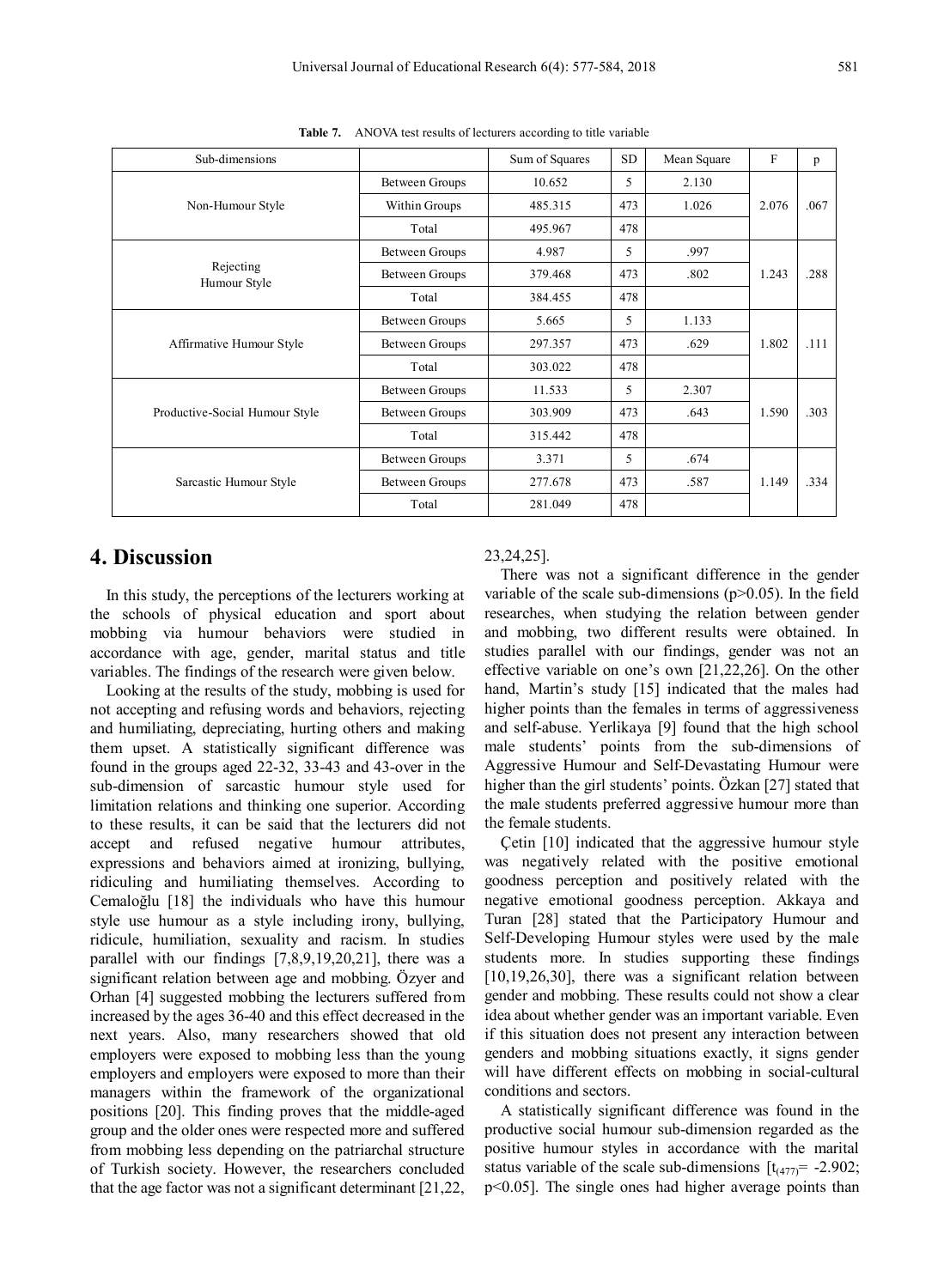the married ones. These data demonstrated that the single ones used humour for themselves and the others in order to create a positive communication environment respectfully gave importance to develop relations between them, preferred funny and comic experiences and even said humorous things about themselves [17]. The productive-social humour means the tendencies such as making jokes, telling funny stories and giving humorous speeches and facilitates human relations [31]. Moreover, they have habits such as saying comic things about themselves and ignoring themselves more to relieve the others [15]. In this way, the productive social humour is described as the characteristics of self-fulfilling, self-confident people. Martin (2007) explained that the social humour helped to create new relations or strengthen friendships and to solve conflicts by being a bridge between individuals and provided fulfillment by increasing creativity and productivity.

Some researches clarify the individuals with a high level of humour emotions as the ones having positive characteristics such as optimism, self-acceptance, self-confidence and independence [19,22,30]. These items support the findings of the study. In response to these data, the single ones' social environment and social lives are more different and flexible, their duties and responsibilities sometimes go wrong in their working institutions, which was given by the literature studies that the perception levels of mobbing were not important for the marital status [24,32;33]. These findings do not comply with our study.

When examining Table 8, the sample group did not show any significant difference in the exposure situations to mobbing via humour in accordance with the title variable. In other words, title is not an effective method in the lecturers' humorous practices. Ozdemir and Recepoğlu [24] noted that humour was an important and effective item in achieving the aims of any organization and there were not differences in the humour styles in accordance with the seniority variable. Furthermore, similar studies [10,22,25,33,34] showed that humour maintains social relations, decreases work stress, individuals with humour sense generally have positive characteristics such as optimism, self-acceptance, self-confidence and independence. Like in the gender variable, there are different findings regarding the differences in the humour styles in accordance with the title variable [5,18,29].

## **5. Conclusions**

In conclusion, even though the lecturers with smaller ages involved in the research were exposed to the rejecting and sarcastic humour style in time, they were closer to the positive humour styles such as the affirmative social humour. In this sense, it can be said that the humorous approach in reaching the expected result will create an effective communication environment in the school and the

classroom environment, contributing to the elimination of psychological violence. When the lecturers have social humour styles, the positive usage of humour will contribute to this process to run more properly and lead to make building decisions in favour of the students while trying to make the students acquire terminal behaviors as an existential reason of universities.

But since there is no way to determine the cause-and-effect relationship in the study, is it a consequence of the anger behavior, or why? There is no opportunity to answer. The fact that an instructor has caught the rhythm of humor in his life can be interpreted as having a vitality and rhythm in itself. The sense of humor is also an indication of the joy of living. In this context, it can be said that the humor used in the university environment does not have a humor to hide the personal worries and anxieties.

It is believed that this work will contribute to the understanding, control and supervision of the feelings of humor and psychological violence for educational institutions, lecturers, administrators and students. Based on the findings of the study and findings, the following proposals have been developed in line with the conclusions reached.

- It can be said that carrying out the programs aiming to give humor education to the instructors who have psychological violence problem in the direction of the study results will contribute to help the instructors to overcome the negative situations they live with less harmfulness.
- It may be useful to ensure participation of instructors who have psychological violence problems in recreational activities.
- Study because the sport science in universities includes a faculty or college teaching staff group, the work to be done in a wider range of teaching staff will be beneficial in enhancing healthy, productive, productive and qualified human power in academic life.

## **REFERENCES**

- [1] Mikkelsen E, Einarsen S 2002. Relationships between exposure to bullying at work and psychological and psychosomatic health complaints: the role of state negative affectivity and generalized self-efficacy. *Scandinavian Journal of Psychology*, 43: 397-405.
- [2] Orhan U 2009. "Reasons and effects of psychological harassment (mobbing) applied to academicians: Mustafa Kemal University example". Master Thesis, Institute of Social sciences, Gaziosmanpaşa University, Tokat, Turkey.
- [3] Gün H 2010 "Psychological harassment (mobbing) and productivity relationship". *Journal of Key Productivity in Development,* 22(254): 36-39.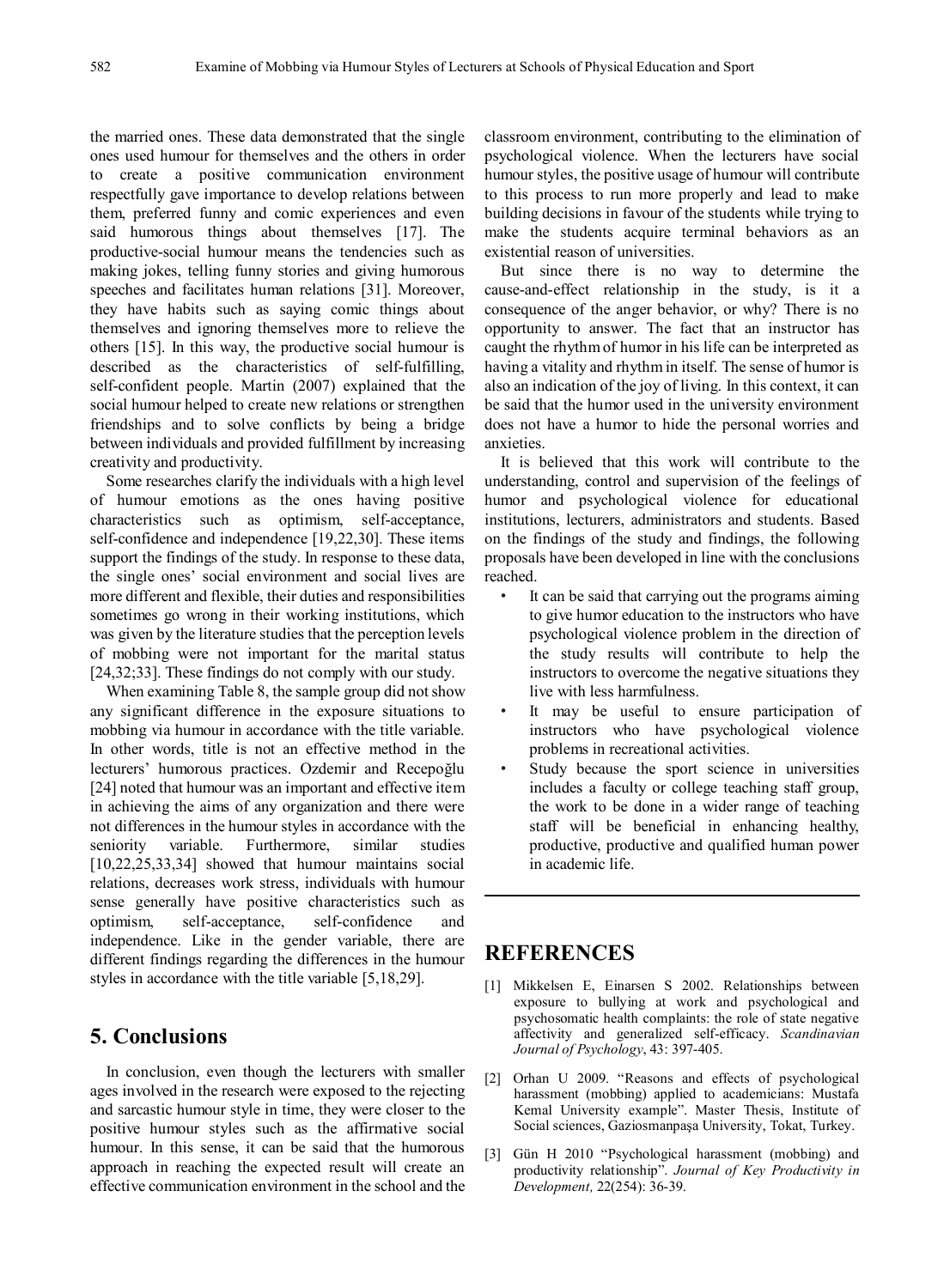- [4] Özyer K, Orhan U 2012. An empirical study of the mobbing applied to academicians. *Ege Academic Review*, 12(4): 511-518. İzmir.
- [5] Mete AY 2013. Mobbing in higher education: practitioners, victims and audiences. *International Journal of Social Science*, 6(2): 977-993.
- [6] Martin RA 2007. The Psychology of Humor: An Integrative Approach, Amsterdam: Elsevier
- [7] Svebak S 2010. The sense of humor questionnaire: conceptualization and review of 40 years of findings in empirical research. *Europe's Journal of Psychology*, 6(3): 288-310.
- [8] Teehan RE 2006. The relationship between emotional intelligence. Sense of humor and job satisfaction in masters of business students at a Midwestern university. Doctoral dissertation). Retrieved from ProQuest Dissertations and Theses database, (UMI No. 3215971).
- [9] Yerlikaya Y 2007. "Examining the relationship between high school students' humor styles and styles of coping with stress". Master Thesis, Çukurova University, Institute of Social Sciences, Adana, Turkey.
- [10] Cetin M 2009. The relationship between humor styles and job related affective well-being of employees among different sectors and the moderating effect of social climate. Master Thesis, Institute of Social Sciences, Marmara University, İstanbul, Turkey.
- [11] Erözkan A 2009. Interpersonal relationship styles and humour styles of university students. *Buca Faculty of Education Journal,* 26: 56-66. İzmir
- [12] Özdemir S, Sezgin F, Kaya Z, Recepoğlu E 2011. "The relationship between primary school teachers' coping styles with stress and humor styles". *Educational Administration: Theory*
- [13] Cemaloğlu N, Recepoğlu E, Şahin F, Daşçı E, Köktürk O 2013." Development of the scale of humor behaviors: validity and reliability study". *Journal of Turkish Educational Sciences,* 10(4): 693-716.
- [14] Karagözoğlu O 2009. "Relationship between primary school teachers' humor styles and burnout levels". Master Thesis, Institute of Social Science, Maltepe University, İstanbul, Turkey.
- [15] Kazarian SS, Martin RA 2004. "Humor styles, personality, and well-being among Lebanese University students". *European Journal of Personality*, 18: 209-219.
- [16] Loworn MG Humor in the home and in the classroom: the benefits of laughing while we learn. *Journal of Education and Human Development,* 2(1): 1-12.
- [17] Cemaloğlu N 2011. Primary principals' leadership styles, school organizational health and workplace bullying. *Journal of Educational Administration*, 49(5): 495-512.
- [18] Sepetçi C 2010. "Describing the humor styles of school administrators". Master Thesis, Institute of Social Sciences, Gaziosmanpaşa University, Tokat, Turkey.
- [19] Ayan S 2011. Mobbing to research assistants at universities: Examples of Gazi, Kocaeli and Cumhuriyet University. *Ege*

*Academic Review*, 27: 1-18. İzmir.

- [20] Comak E, Tunç B 2012. "Intimidation situation of elementary school teachers in elementary schools". *Mersin University Journal of the Faculty of Education.* 3(3): 197-208. Mersin.
- [21] Hegney D, Tuckett A, Parker D, Eley R 2010. "Workplace violence: differences in perceptions of nursing work between those exposed and those not exposed: a cross-sector analysis". *International Journal of Nursing Practice*, 16: 188-202.
- [22] Karcioğlu F, Çelik ÜH 2012. "Mobbing and influence on organizational commitment". *Atatürk University Journal of Economics and Administrative Sciences*, 26(1): 59-75. Erzurum.
- [23] Mammadov E 2010. "Comparison of mobbing behaviors of teachers working in primary schools in Turkey and Azerbaijan". Master Thesis, Institute of Education Sciences, Gazi University, Ankara, Turkey.
- [24] Özdemir S, Recepoğlu E 2010. "Organizational health and humor". In V. National Education Management Congress in Antalya, Turkey, 2010, Gazi Üniversitesi & EYEDDER, pp. 219-229. Antalya.
- [25] Öğretmen H. 2013. "Mobbing in effect on job satisfaction: A survey on teachers working in the province of Tarsus in Mersin province". Master Thesis, Institute of Social Sciences, Çağ University, Mersin, Turkey.
- [26] Özkan H., I. 2008. "The influence of the sense of humor in the teachers and the students to the class atmosphere". Master Thesis, Institute of Social Sciences, Selçuk University, Konya, Turkey.
- [27] Akkaya M, Turan S 2011. "Investigating the relationship between the classroom management skills of classroom teachers and humor styles". In Symposium: 20. National Educational Sciences Congress, Turkey, Pegem, İstanbul.
- [28] Cimen B 2011. "Examination of the perceptions of classroom teachers who work in government and private schools on their ability to use humor in teaching process". Master Thesis, Institute of Social Sciences, Akdeniz University, Antalya, Turkey.
- [29] Yılmaz K 2011. An analysis of humor styles of school administrators. *The Inonu University Journal of the Faculty of Education,* 12(1): 31-44. Malatya
- [30] Vernon PA, Martin RA, Schermer JA, Mackie A 2008. A behavioral genetic investigation of humor styles and their correlations with the Big-5 personality dimensions. *Personality and Individual Differences*, 44: 1116–1125.
- [31] Akşahin E 2012. "Examination of the levels of exposure to mobbing behaviors of primary school teachers in terms of socio-demographic variables": Istanbul Province Esenler District. Master Thesis, Institute of Social Sciences, Yeditepe University, İstanbul, Turkey
- [32] Cemaloğlu N, Okçu V 2012. "The relationship between leadership styles of elementary school administrators and mobbing levels of teachers'".*Uşak University Journal of Social Sciences*, 5(3): 214-239. Usak.
- [33] Aksu T, Güneri B 2011. "Effect of teaching staff's exposure